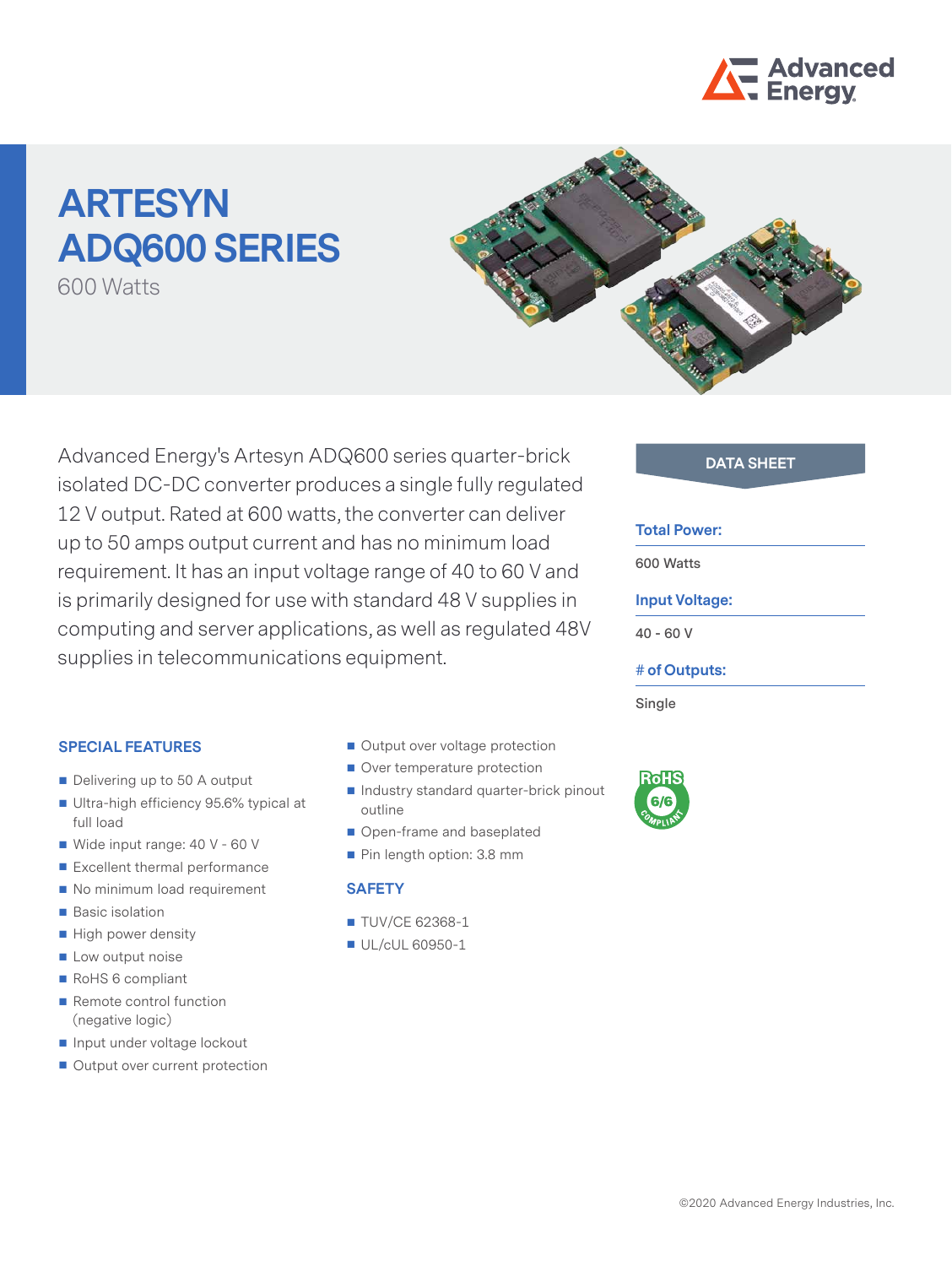# **ELECTRICAL SPECIFICATIONS**

| Input                          |                                   |  |  |
|--------------------------------|-----------------------------------|--|--|
| Input voltage (continuous)     | 63 V                              |  |  |
| Input voltage (non-continuous) | 80 V 100 mSec                     |  |  |
| Input over voltage protection  | 63 Vdc                            |  |  |
| Input range                    | 40 - 60 VDC                       |  |  |
| Efficiency                     | 95.6% @ 12Vo                      |  |  |
| Output                         |                                   |  |  |
| Output voltage                 | 12 V                              |  |  |
| Output current                 | 50 A                              |  |  |
| Voltage tolerance              | $+/-1%$                           |  |  |
| Line regulation                | 0.1%                              |  |  |
| Load regulation                | 3.3%                              |  |  |
| Noise/ripple                   | 200 mV                            |  |  |
| Over voltage protection        | Hiccup at between 13.6 V and 16 V |  |  |
| Over temperature protection    | Auto-restart                      |  |  |
| Switching frequency            | 175 KHz                           |  |  |
| Temperature coefficient        | $\pm 0.02$ /°C                    |  |  |
| <b>Isolation</b>               |                                   |  |  |
| I/O isolation                  | 1500 VDC min.                     |  |  |

# **ENVIRONMENTAL SPECIFICATIONS**

| Operating ambient temperature range | -40 $^{\circ}$ C to +85 $^{\circ}$ C |
|-------------------------------------|--------------------------------------|
| Storage temperature                 | $-55$ °C to +125 °C                  |
| Humidity                            | 5% to 95% (non-condensing)           |
| <b>MTBF</b>                         | 1.5 Million hours                    |
| <b>RoHS Compliant</b>               |                                      |

# **ORDERING INFORMATION**

| Model number     | Input voltage | Output voltage | <b>Power</b> |
|------------------|---------------|----------------|--------------|
| ADQ600-48S12-6L  | $40 - 60V$    | 12 V @ 50 A    | 600 W        |
| ADQ600-48S12B-6L | $40 - 60V$    | 12 V @ 50 A    | 600 W        |

- Standard version is negative enable

- "-6" = 3.8 mm pin length

- "-L" = RoHS 6 compliance

- "B" = Baseplate

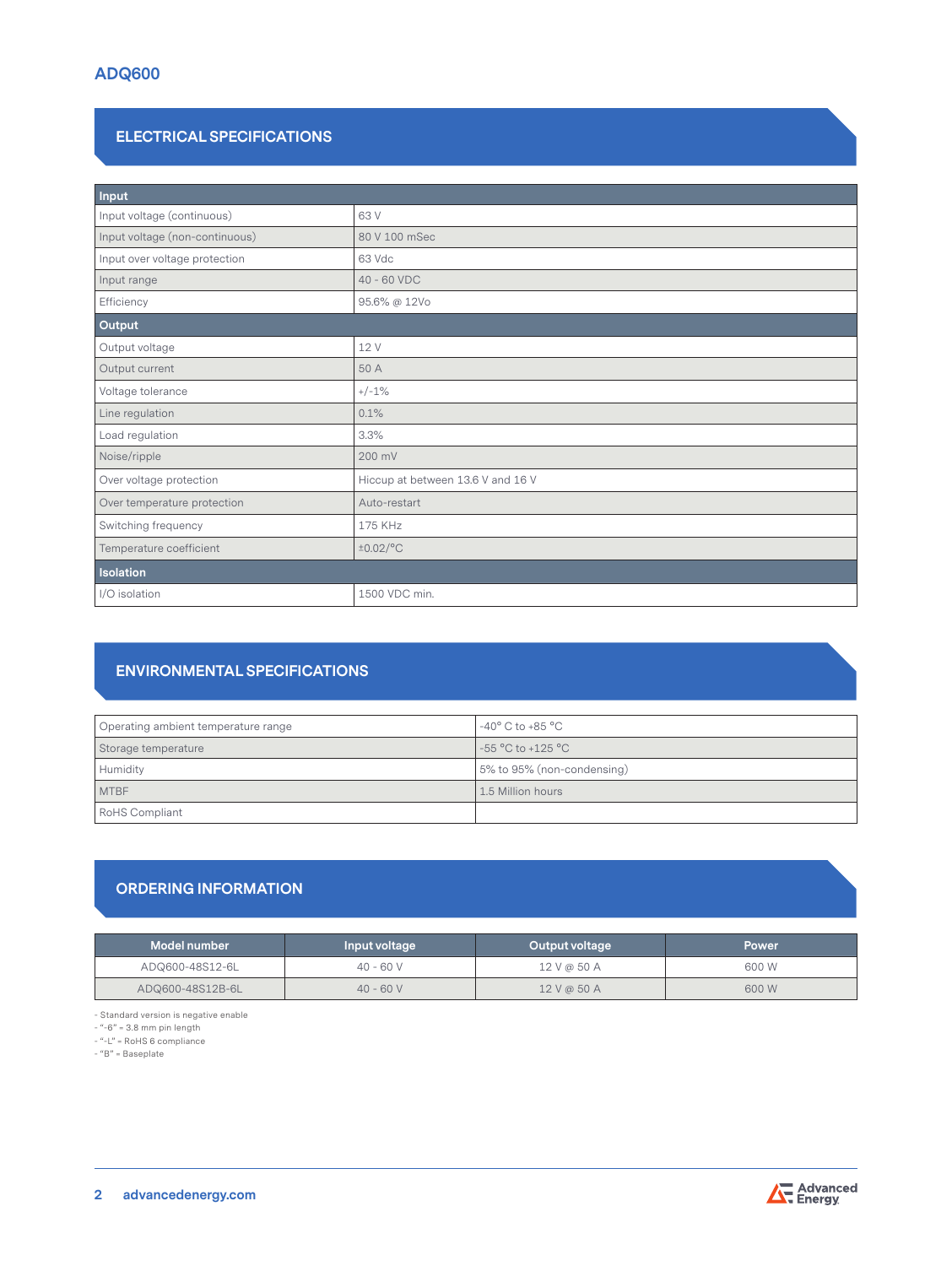# **MECHANICAL DRAWINGS**

# **Open Frame Module: Baseplate Module: Baseplate Module:**





UNIT: mm[inch] BOTTOM VIEW: pin on upside TOLERANCE: X.Xmm±0.5mm[X.X in.±0.02in.] X.XXmm±0.25mm[X.XX in±0.01in.]



**SIDE VIEW** 



UNIT: mm[inch] BOTTOM VIEW: pin on upside TOLERANCE: X.Xmm±0.5mm[X.X in.±0.02in.] X.XXmm±0.25mm[X.XX in.±0.01in.]

# **PIN ASSIGNMENTS**

| Pin#           | <b>Function</b> |
|----------------|-----------------|
|                | $+V$ in         |
|                | Remote On/Off   |
| $\Omega$       | $-Vin$          |
| $\overline{4}$ | -Vout           |
|                | +Vout           |

Notes:

1. All specifications are subject to change without notice. Mechanical drawings are for reference only.

2. Warranty: 2 years

3. Label and logo appearance may vary from what is shown on mechanical drawings.